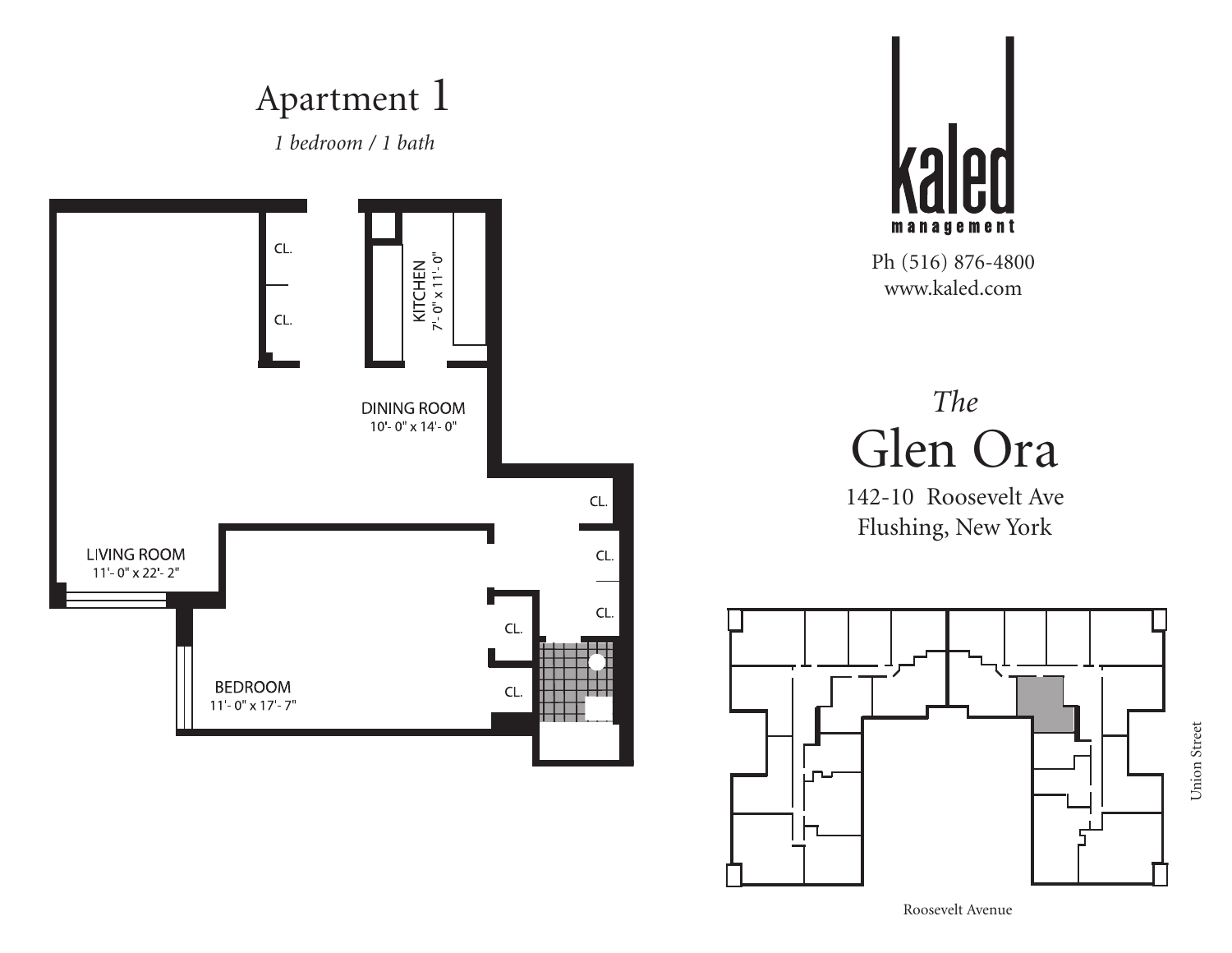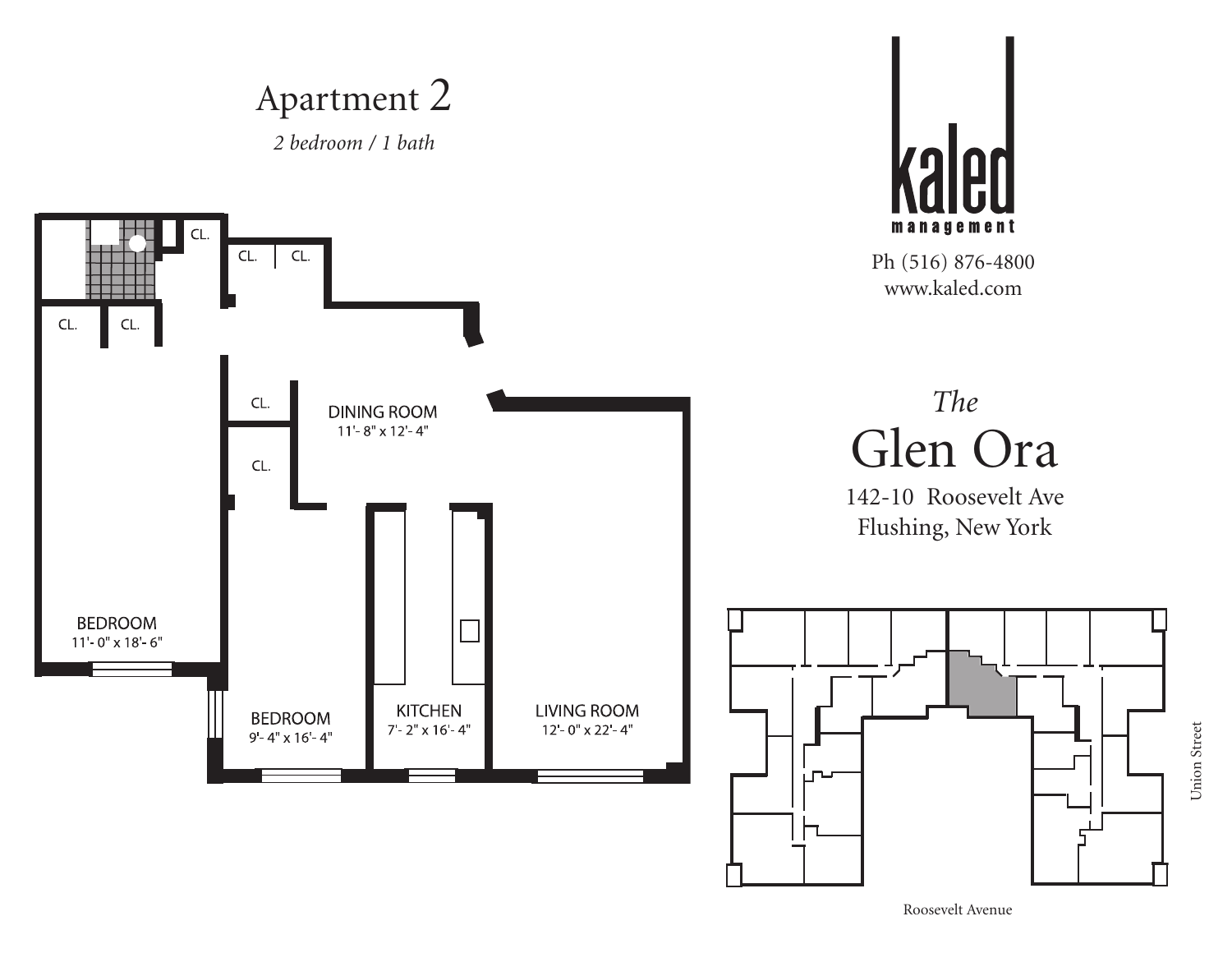*1 bedroom / 1 bath*





Ph (516) 876-4800 www.kaled.com

# *The* Glen Ora

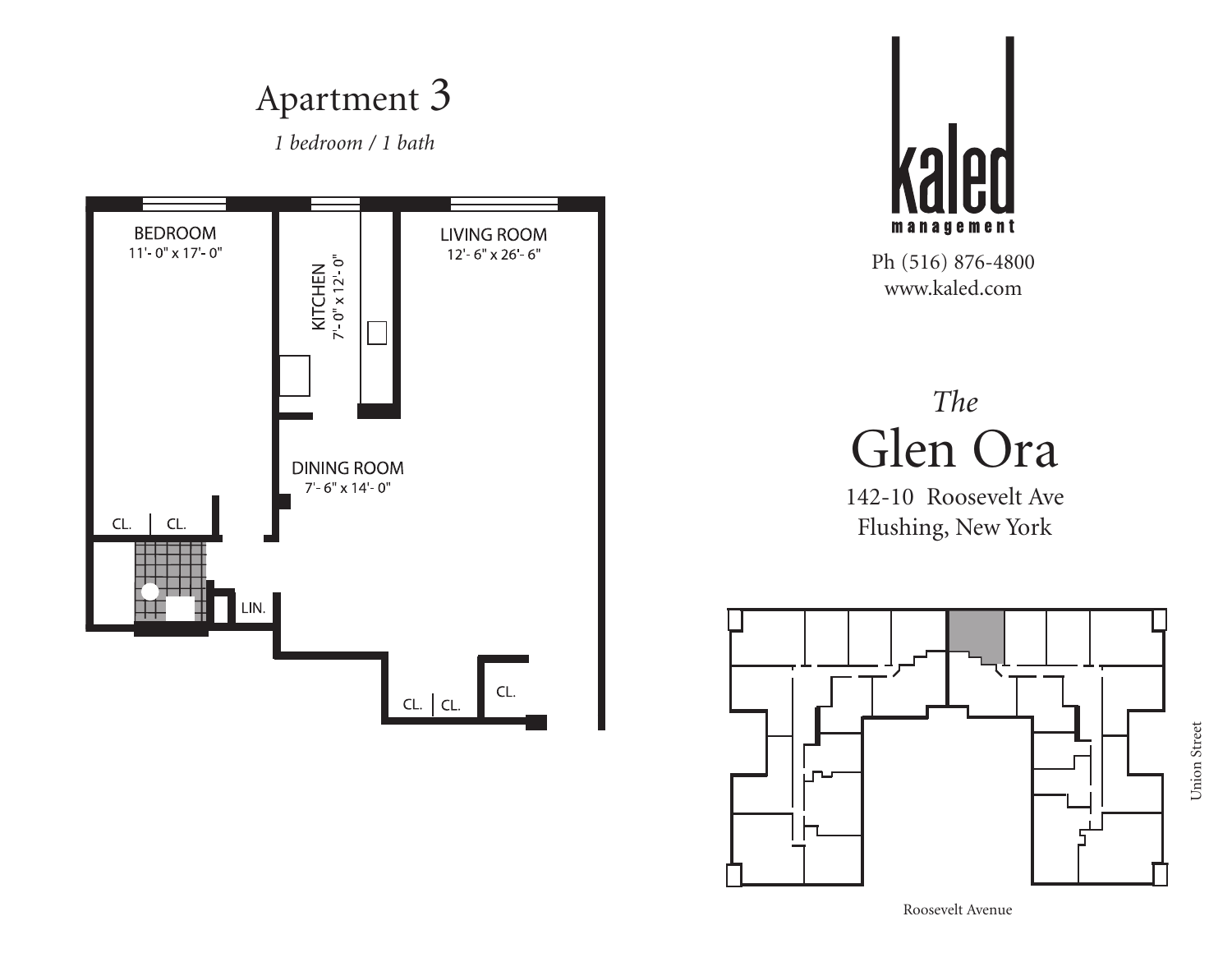



Ph (516) 876-4800 www.kaled.com

### *The* Glen Ora

142-10 Roosevelt Ave Flushing, New York

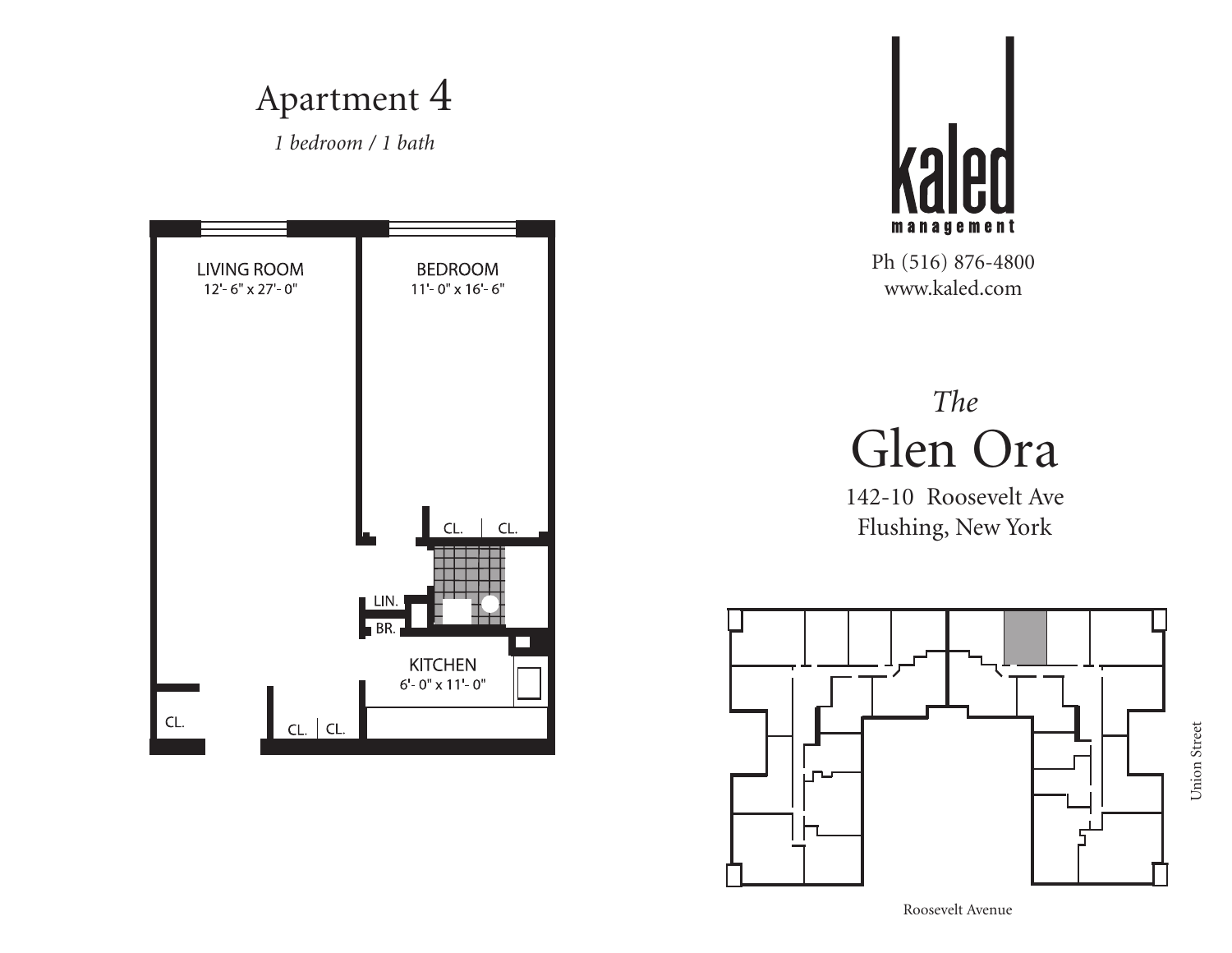![](_page_4_Figure_0.jpeg)

![](_page_4_Picture_1.jpeg)

## *The* Glen Ora

142-10 Roosevelt Ave Flushing, New York

![](_page_4_Figure_5.jpeg)

Union Street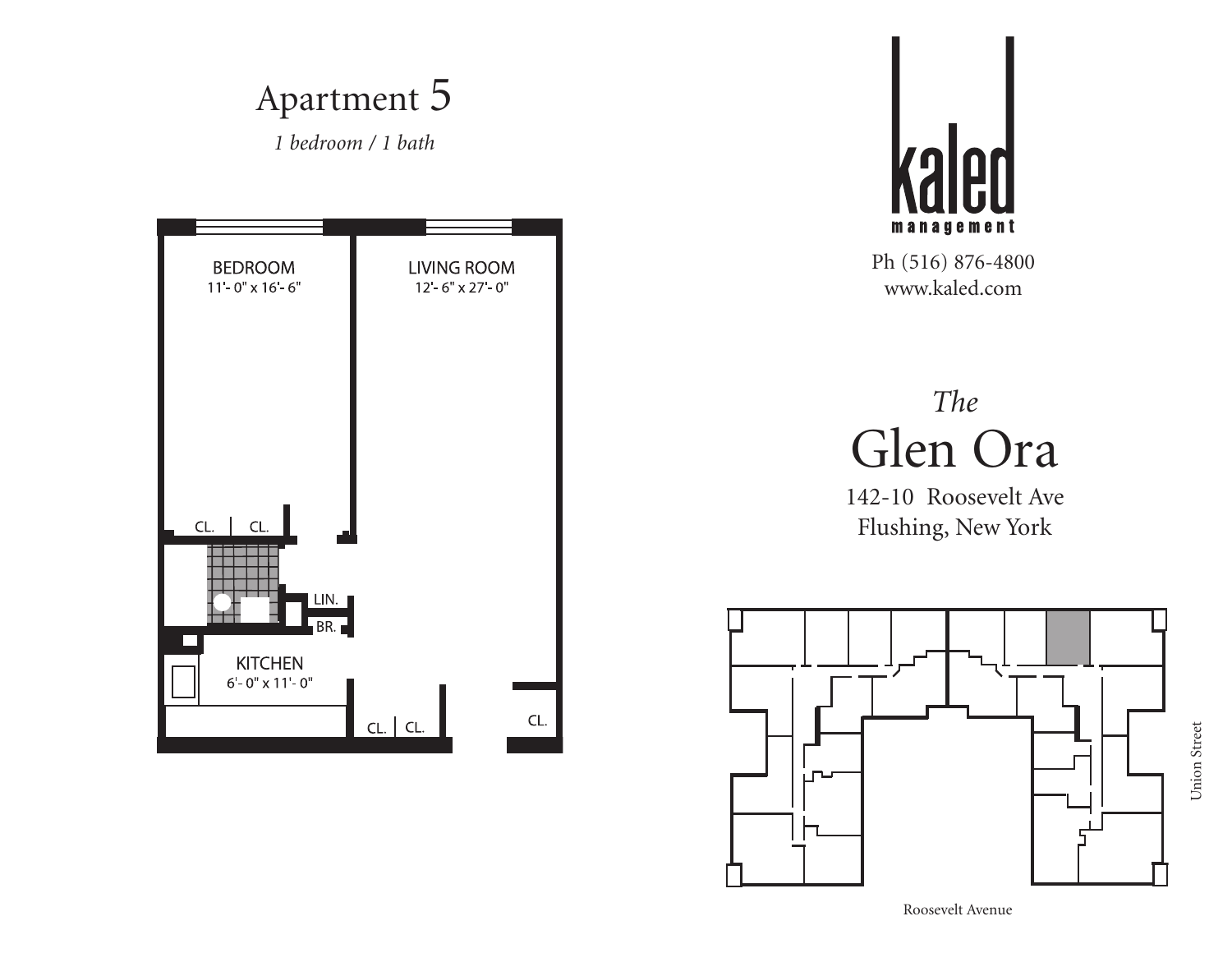*2 bedroom / 1 bath*

![](_page_5_Figure_2.jpeg)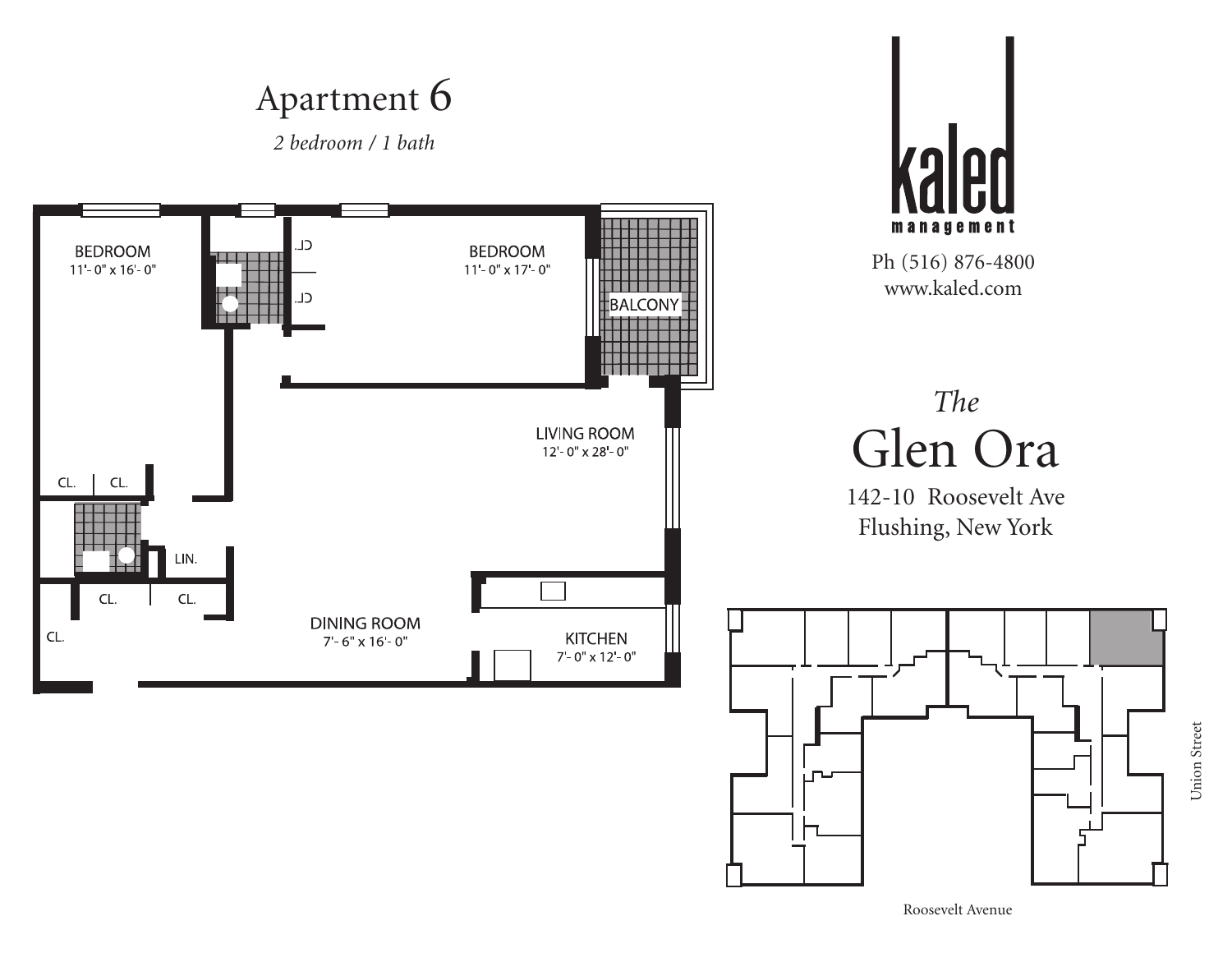![](_page_6_Figure_0.jpeg)

![](_page_6_Picture_1.jpeg)

# *The* Glen Ora

142-10 Roosevelt Ave Flushing, New York

![](_page_6_Figure_5.jpeg)

Union Street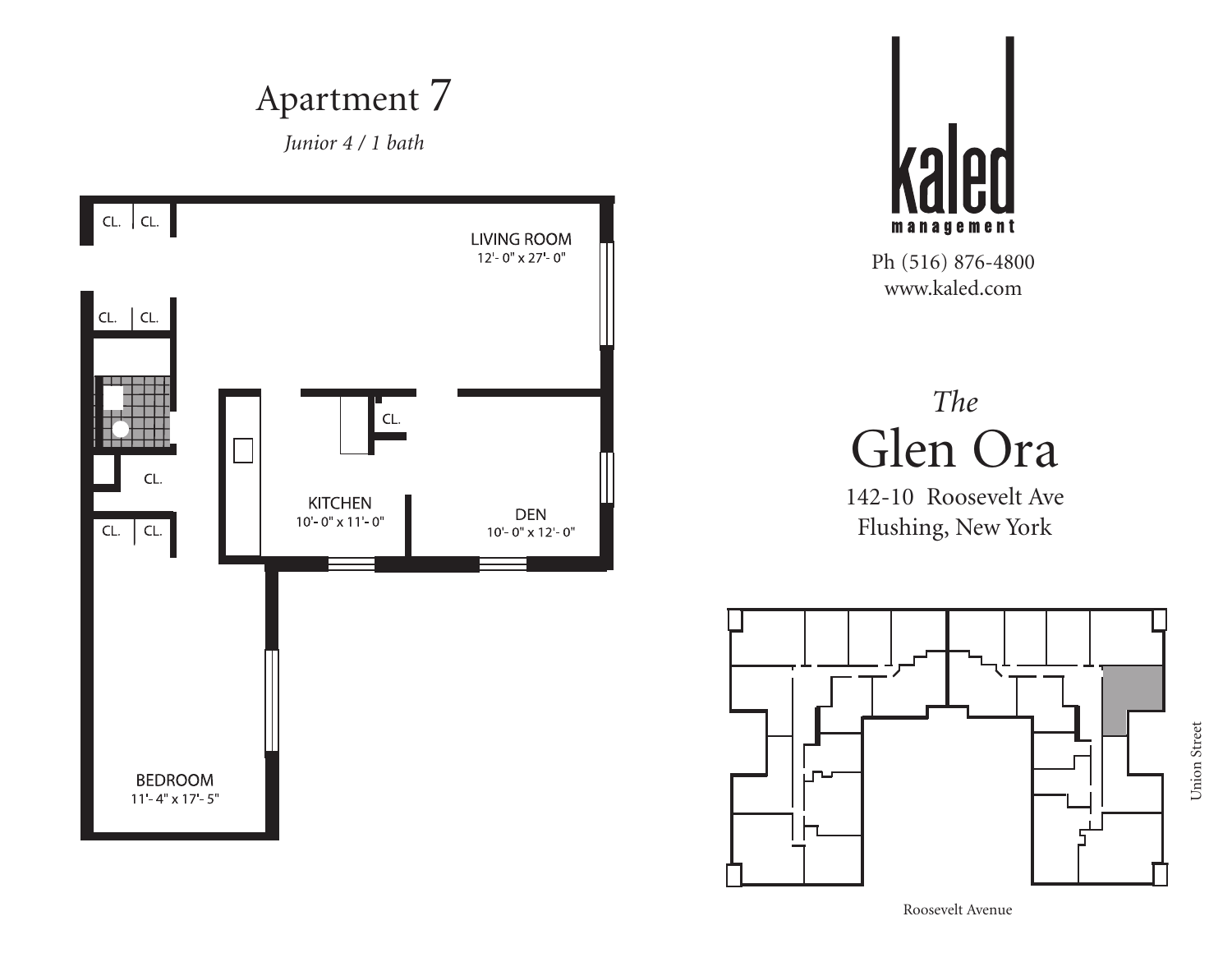![](_page_7_Figure_0.jpeg)

![](_page_7_Picture_1.jpeg)

#### *The* Glen Ora

142-10 Roosevelt Ave Flushing, New York

![](_page_7_Figure_5.jpeg)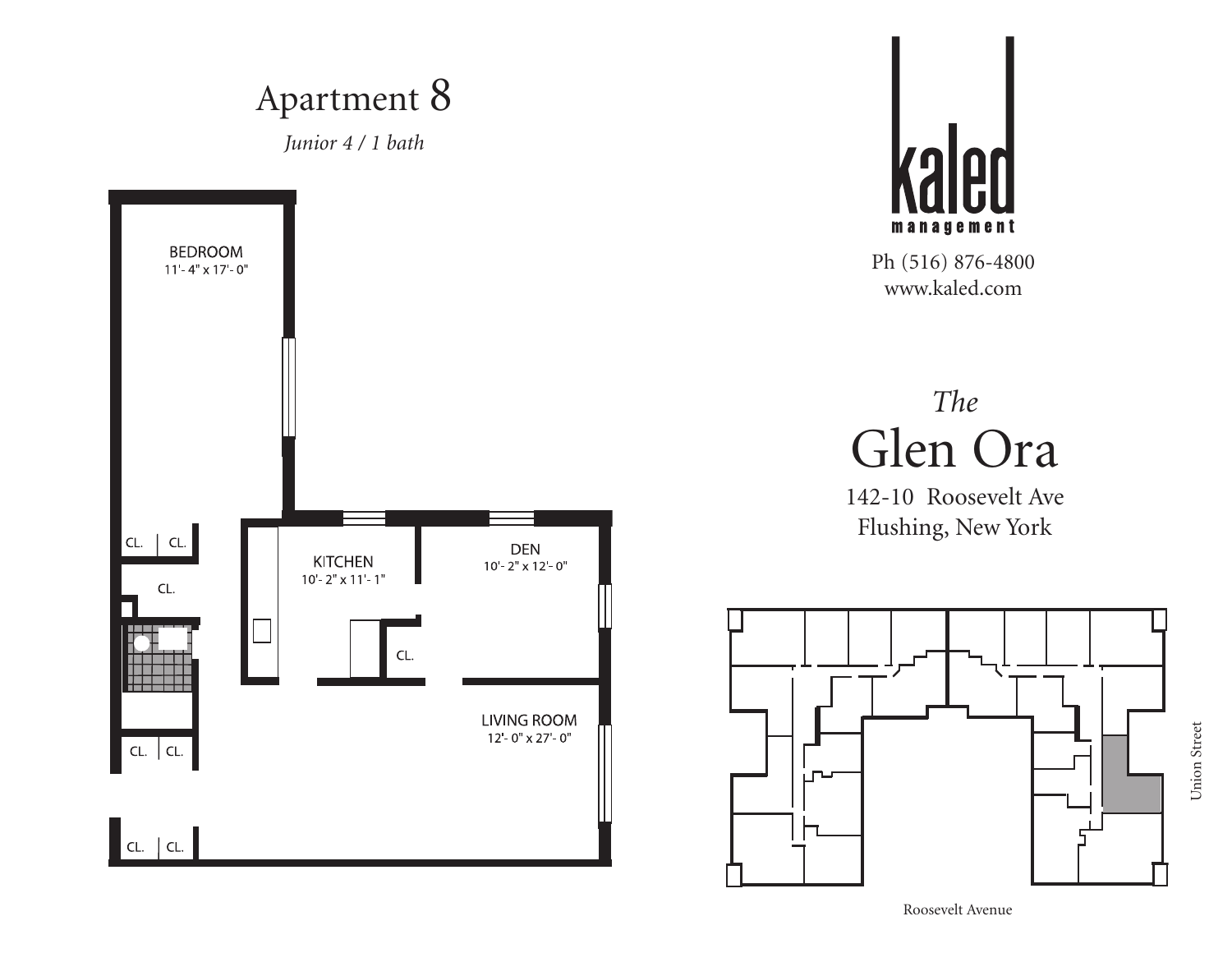![](_page_8_Figure_0.jpeg)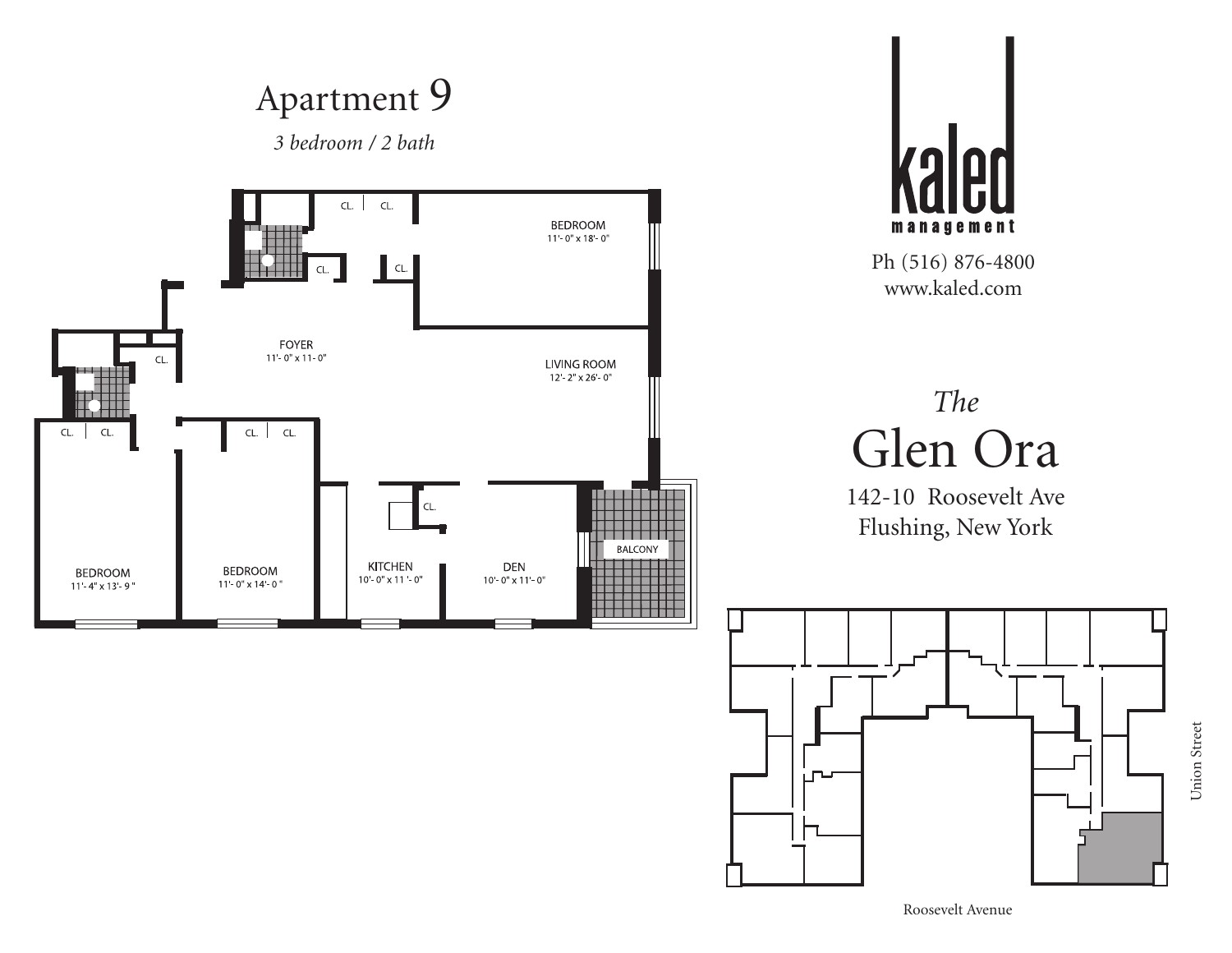*2 bedroom / 1 bath*

![](_page_9_Figure_2.jpeg)

![](_page_9_Picture_3.jpeg)

Ph (516) 876-4800 www.kaled.com

# *The* Glen Ora

142-10 Roosevelt Ave Flushing, New York

![](_page_9_Figure_7.jpeg)

Union Street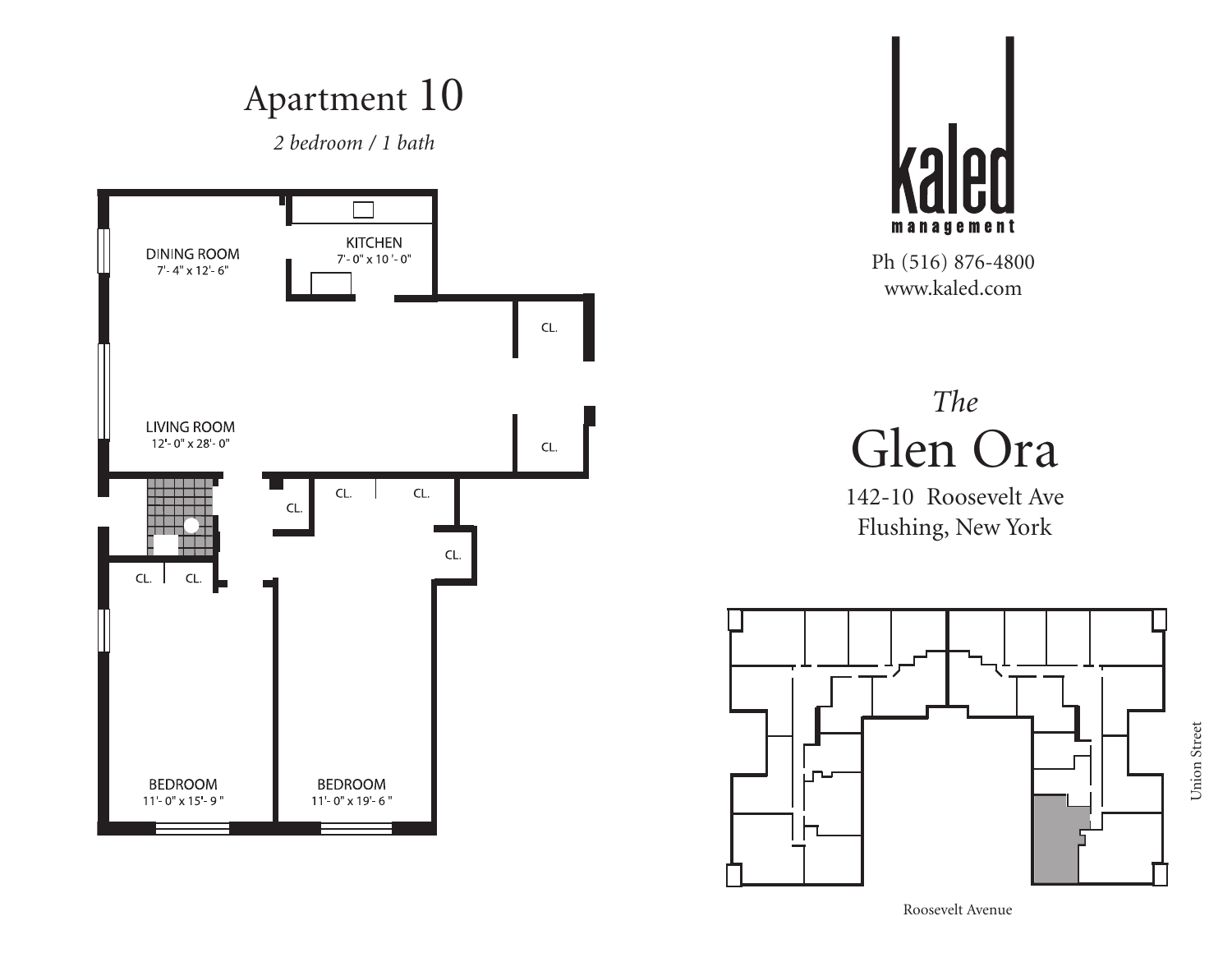![](_page_10_Figure_0.jpeg)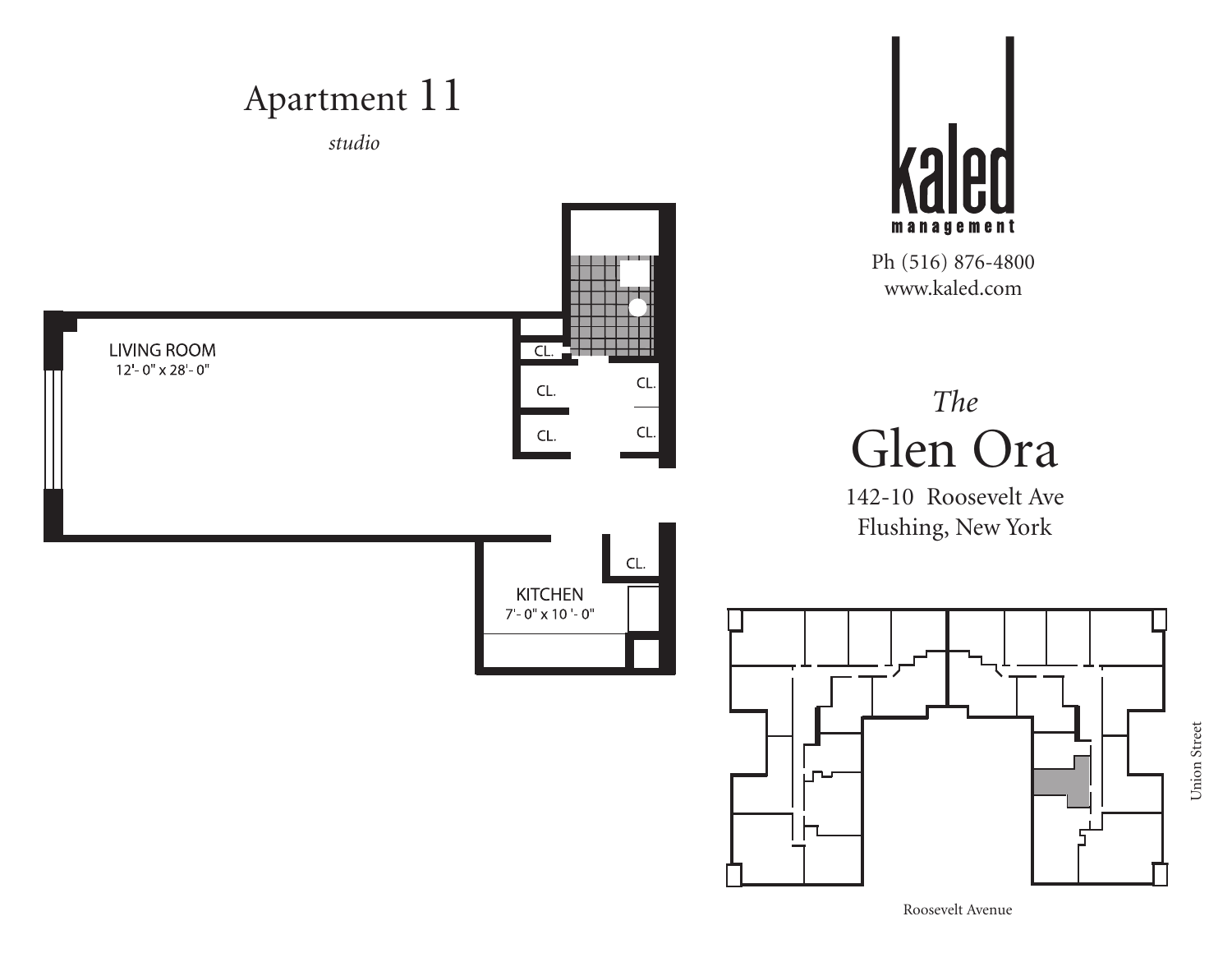*1 bedroom / 1 bath*

![](_page_11_Figure_2.jpeg)

![](_page_11_Picture_3.jpeg)

Ph (516) 876-4800 www.kaled.com

## *The* Glen Ora

![](_page_11_Figure_7.jpeg)

Roosevelt Avenue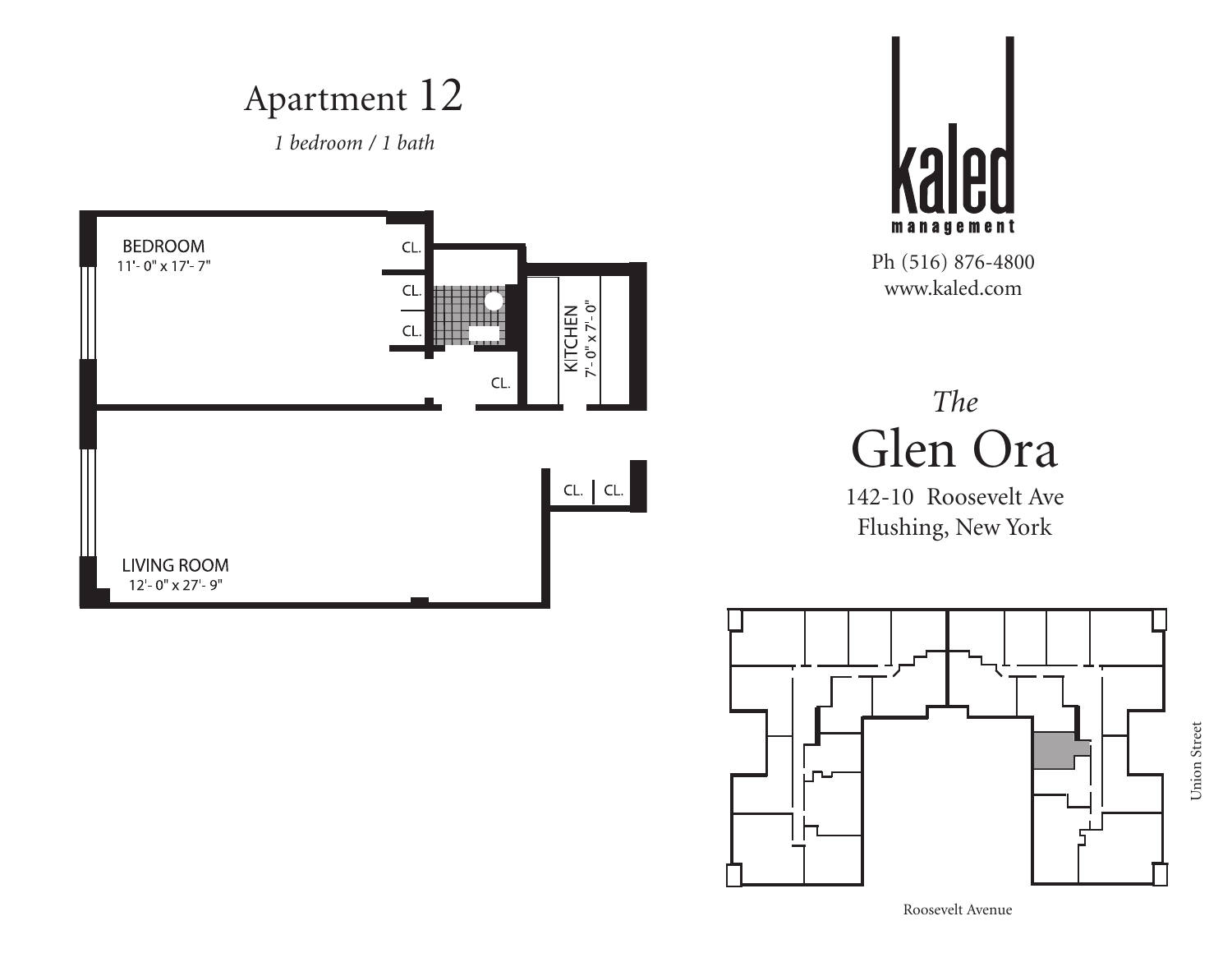![](_page_12_Figure_0.jpeg)

Union Street Union Street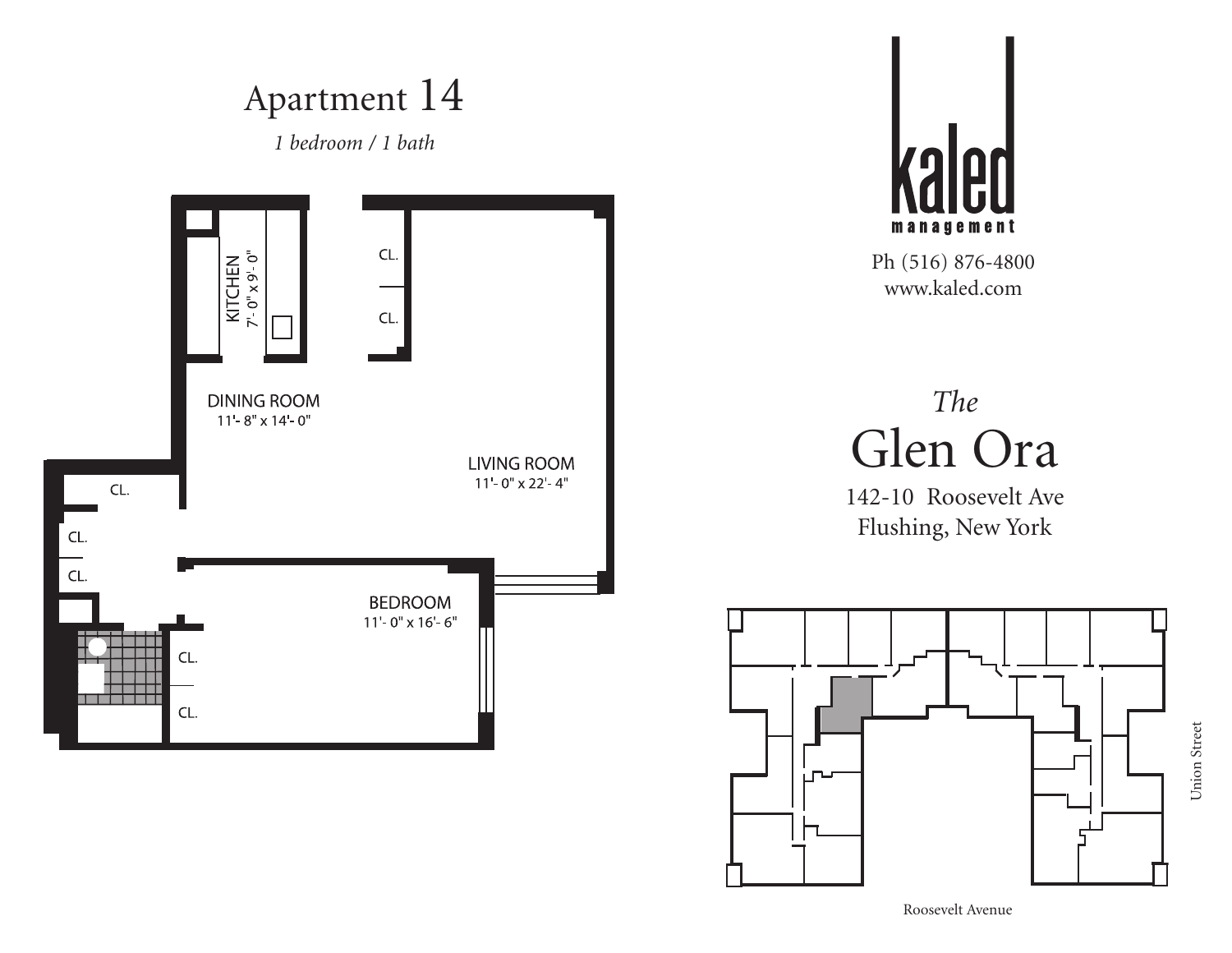![](_page_13_Figure_0.jpeg)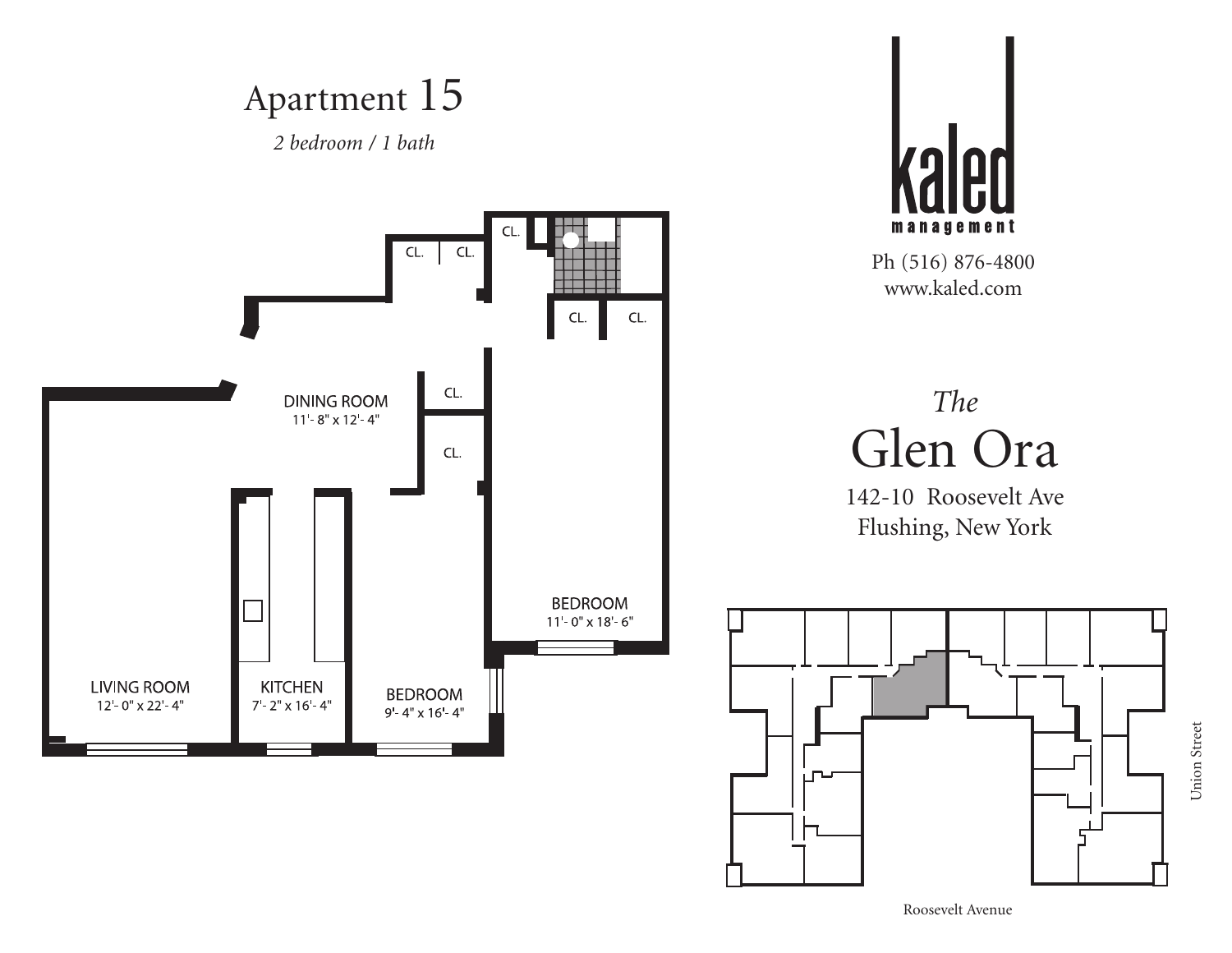![](_page_14_Figure_0.jpeg)

![](_page_14_Picture_1.jpeg)

## *The* Glen Ora

142-10 Roosevelt Ave Flushing, New York

![](_page_14_Figure_5.jpeg)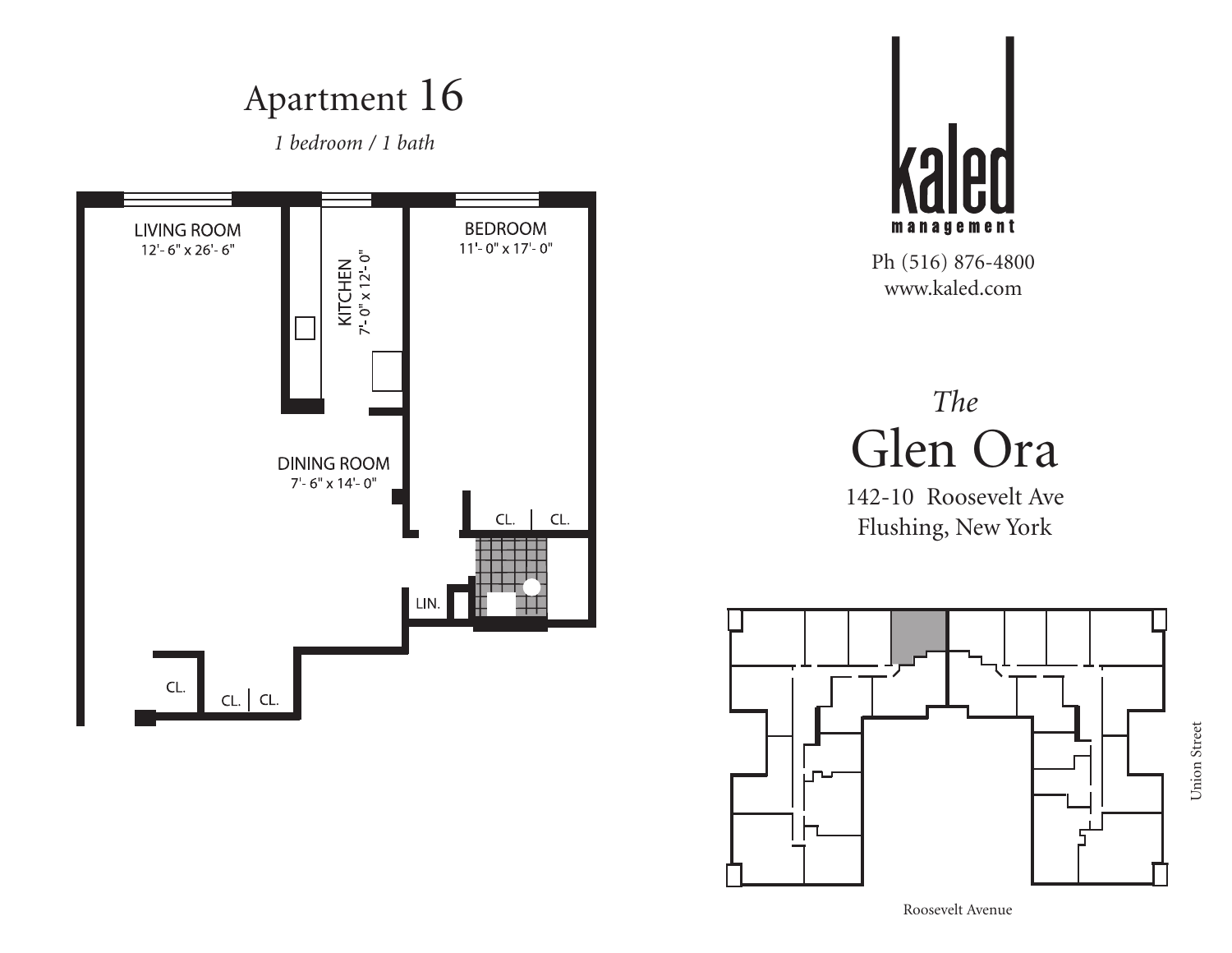![](_page_15_Figure_0.jpeg)

![](_page_15_Picture_1.jpeg)

## *The* Glen Ora

142-10 Roosevelt Ave Flushing, New York

![](_page_15_Figure_5.jpeg)

Union Street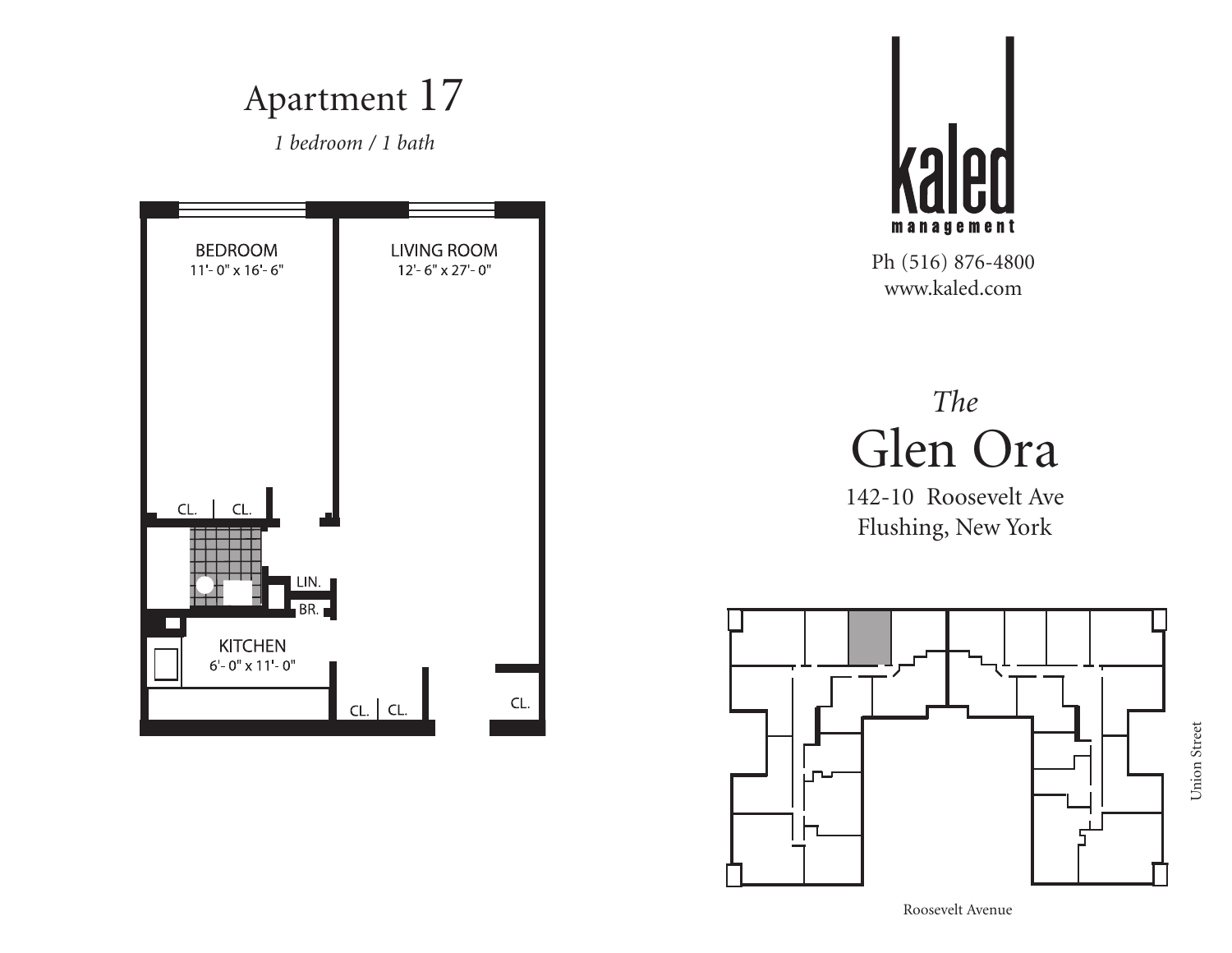![](_page_16_Figure_0.jpeg)

![](_page_16_Picture_1.jpeg)

## *The* Glen Ora

![](_page_16_Figure_5.jpeg)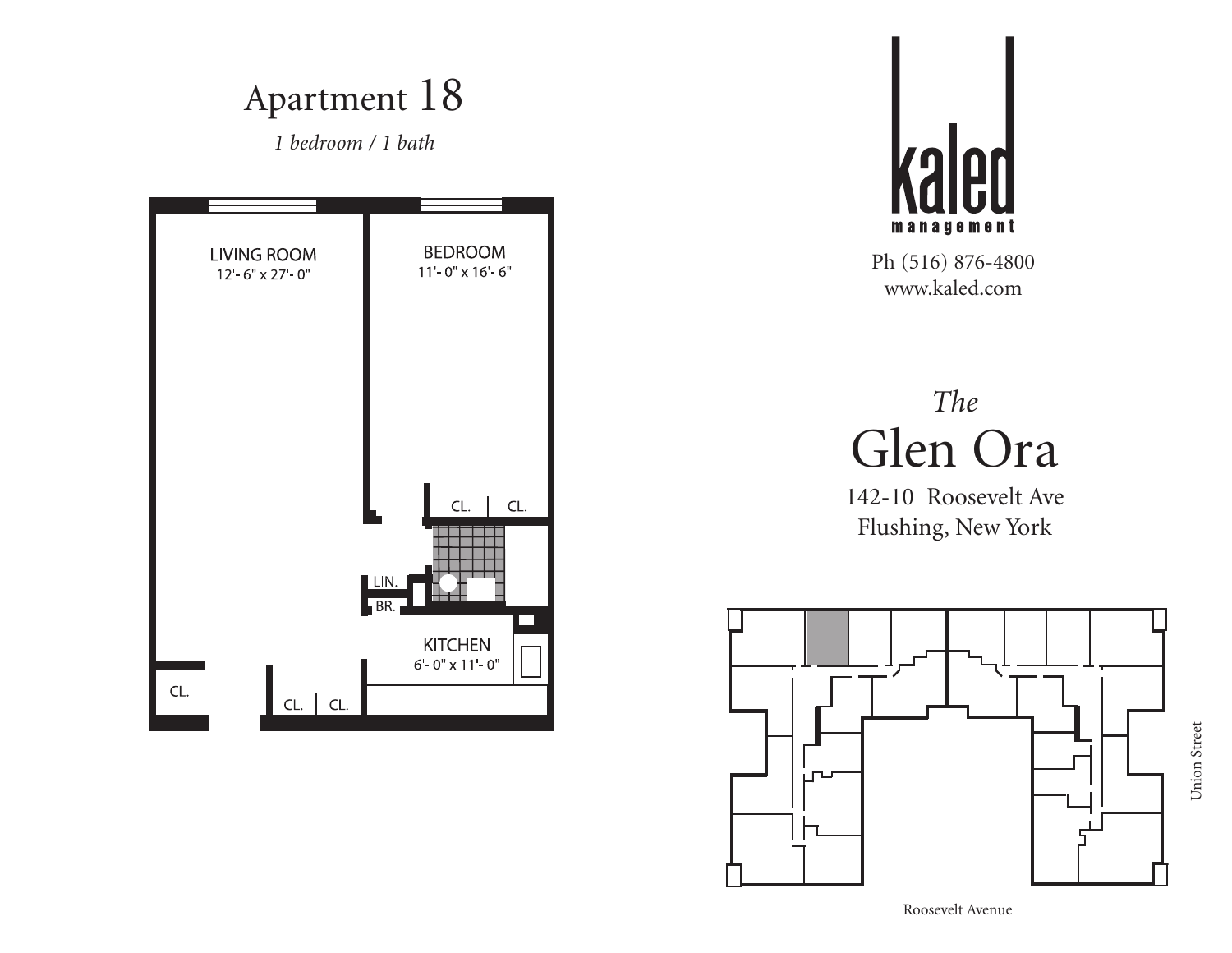*2 bedroom / 2 bath*

![](_page_17_Figure_2.jpeg)

![](_page_17_Picture_3.jpeg)

Ph (516) 876-4800 www.kaled.com

# *The* Glen Ora

![](_page_17_Figure_7.jpeg)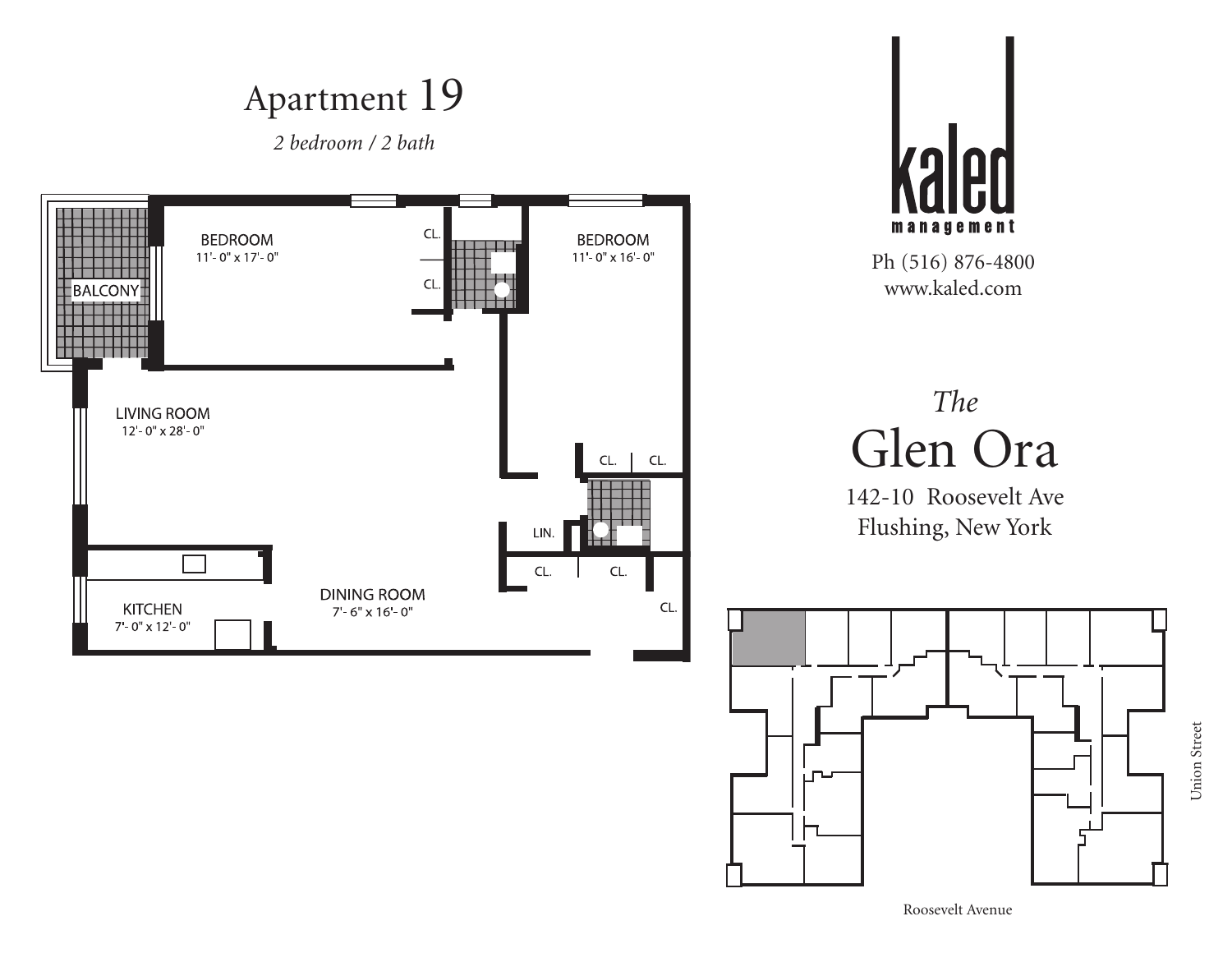*Junior 4 / 1 bath*

![](_page_18_Figure_2.jpeg)

![](_page_18_Picture_3.jpeg)

Ph (516) 876-4800 www.kaled.com

## *The* Glen Ora

142-10 Roosevelt Ave Flushing, New York

![](_page_18_Figure_7.jpeg)

Union Street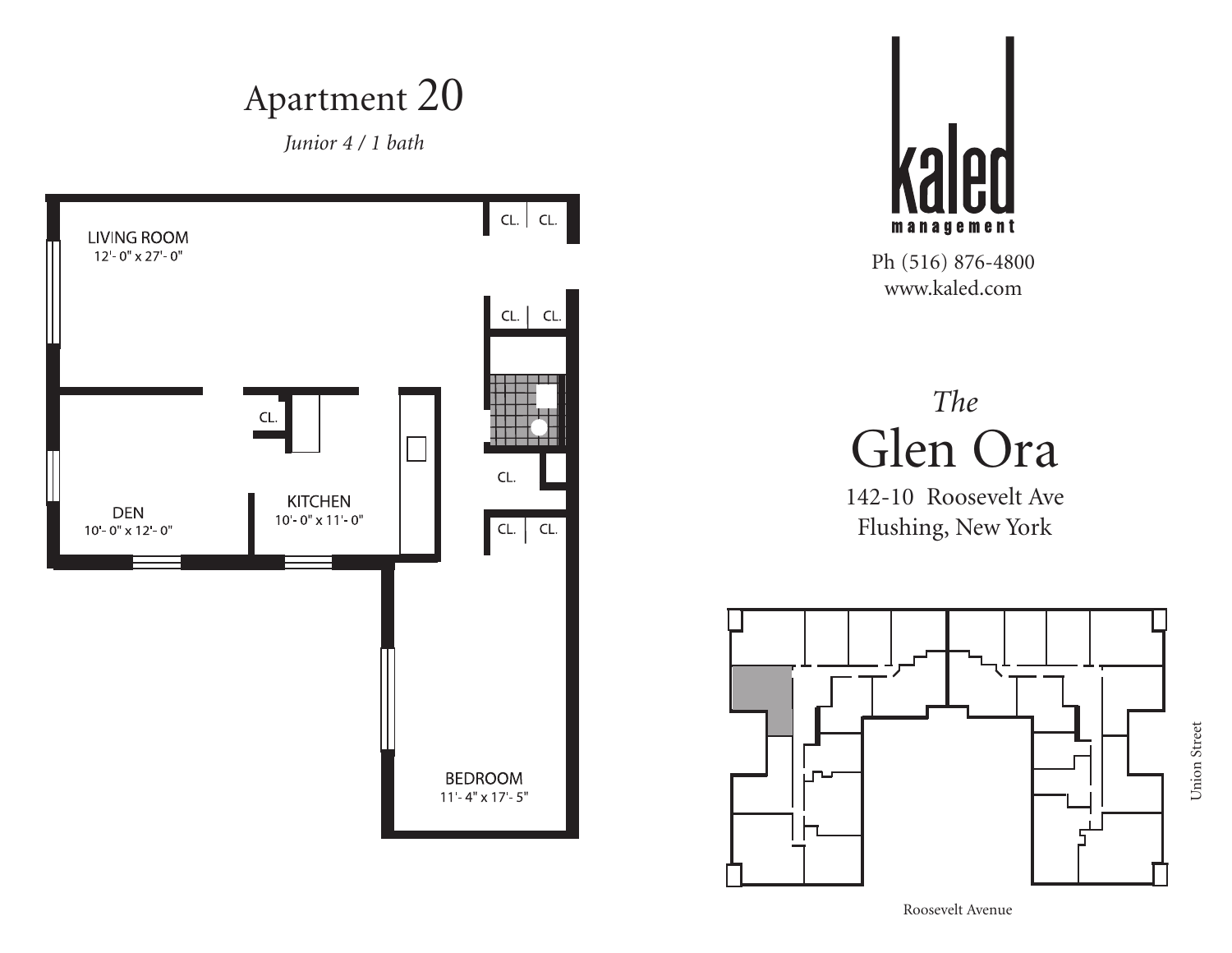![](_page_19_Figure_0.jpeg)

![](_page_19_Picture_1.jpeg)

# *The* Glen Ora

142-10 Roosevelt Ave Flushing, New York

![](_page_19_Figure_5.jpeg)

Union Street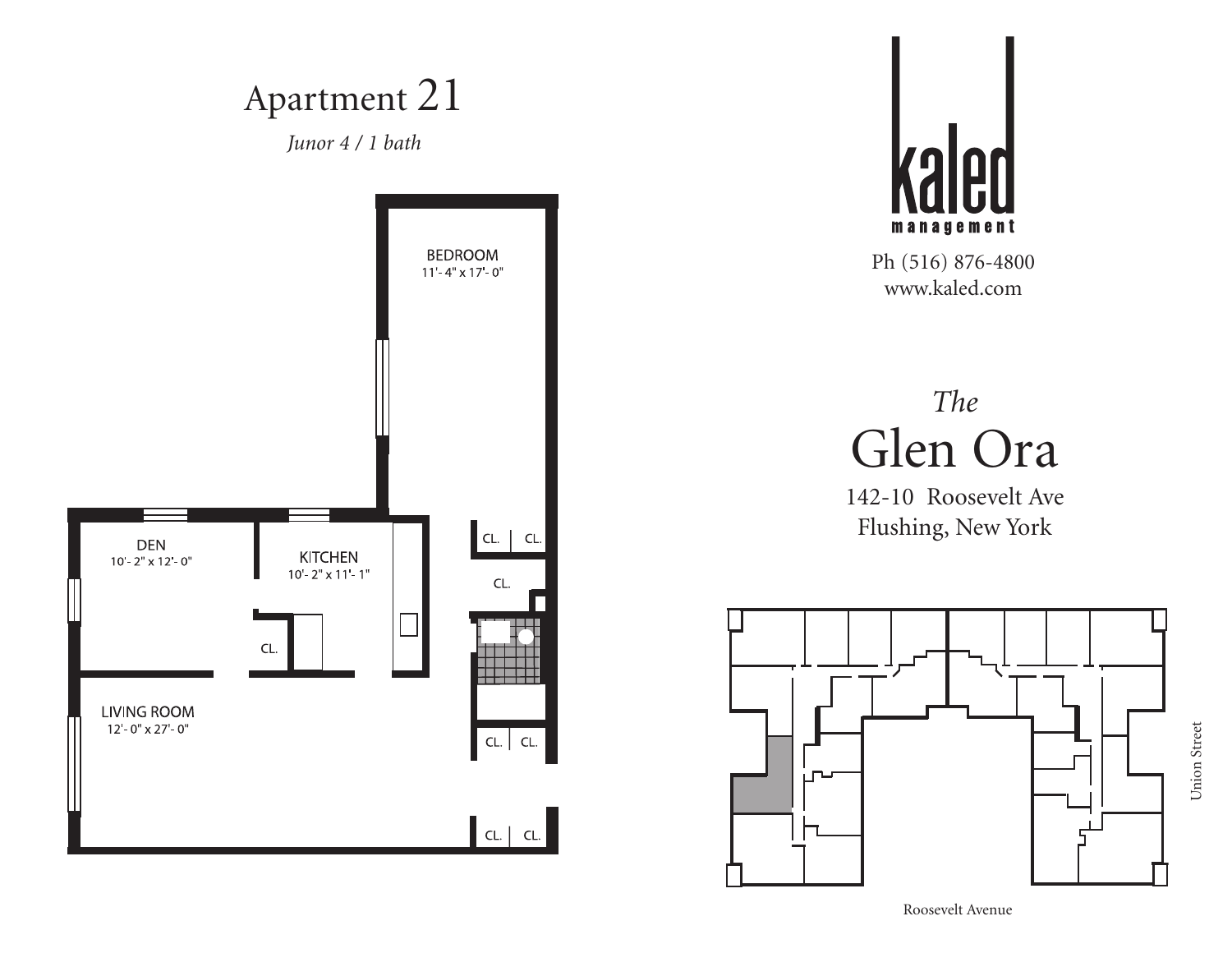![](_page_20_Figure_0.jpeg)

![](_page_20_Picture_1.jpeg)

# *The* Glen Ora

142-10 Roosevelt Ave Flushing, New York

![](_page_20_Figure_5.jpeg)

Union Street

Union Street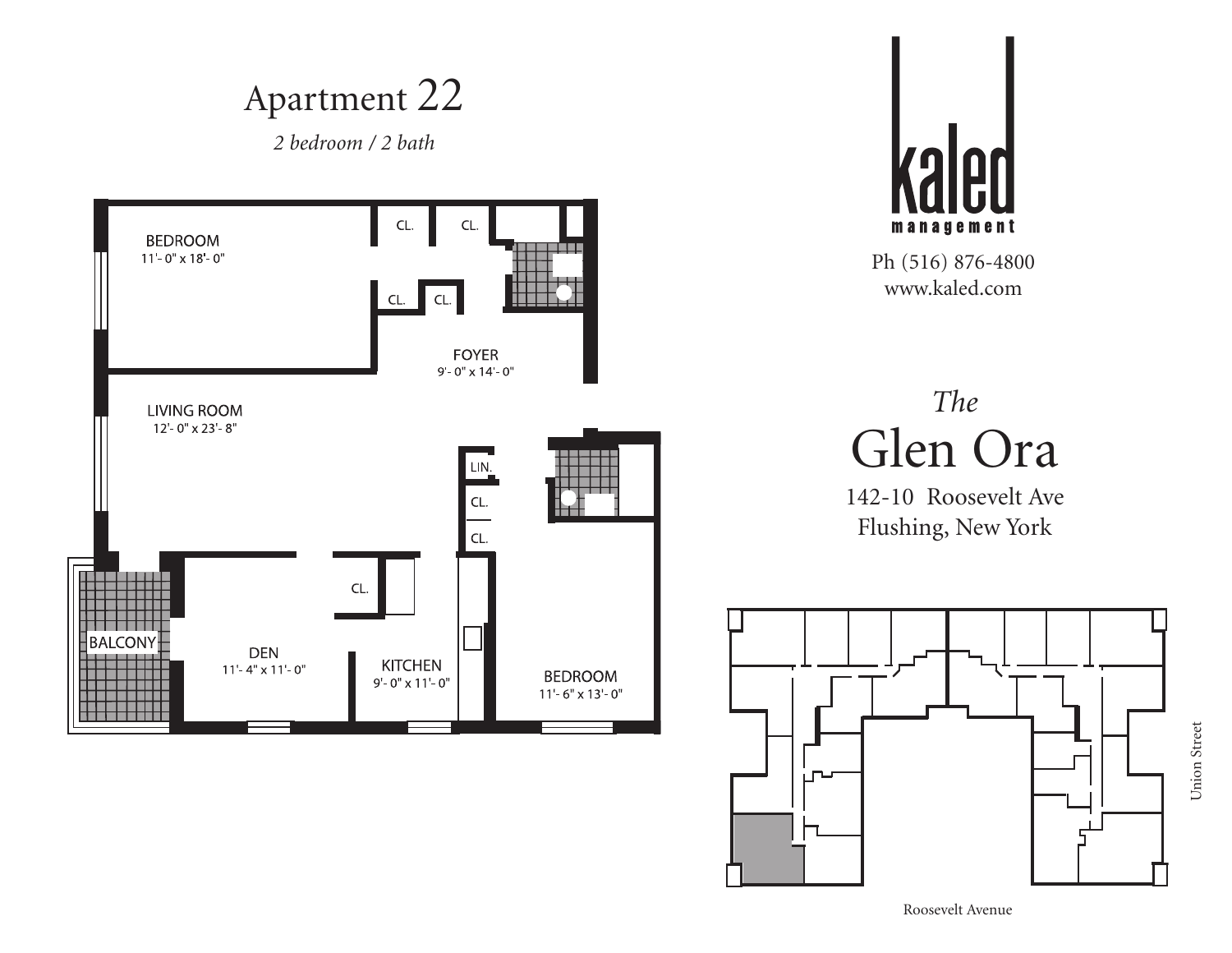![](_page_21_Figure_0.jpeg)

Roosevelt Avenue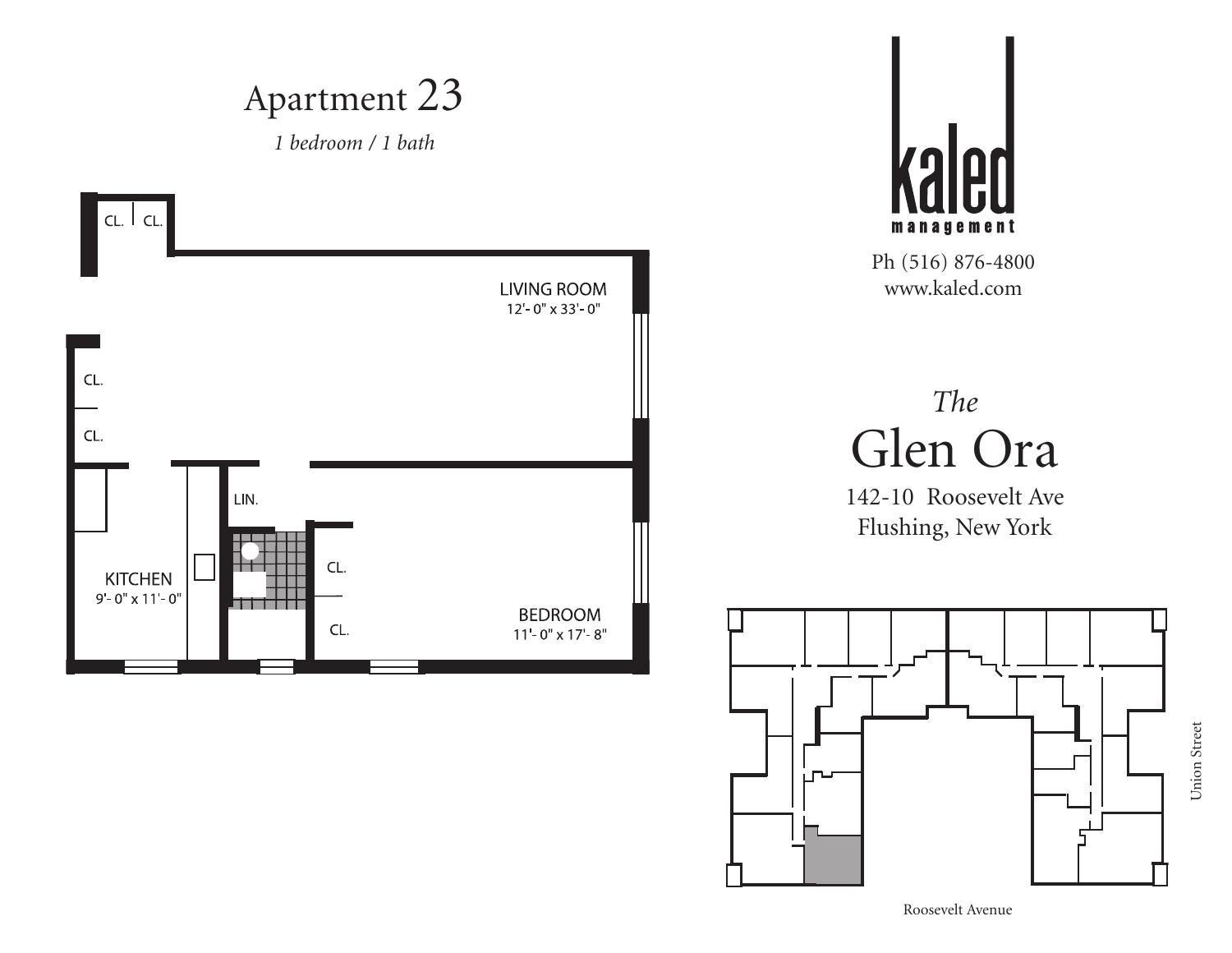![](_page_22_Figure_0.jpeg)

Union Street Union Street